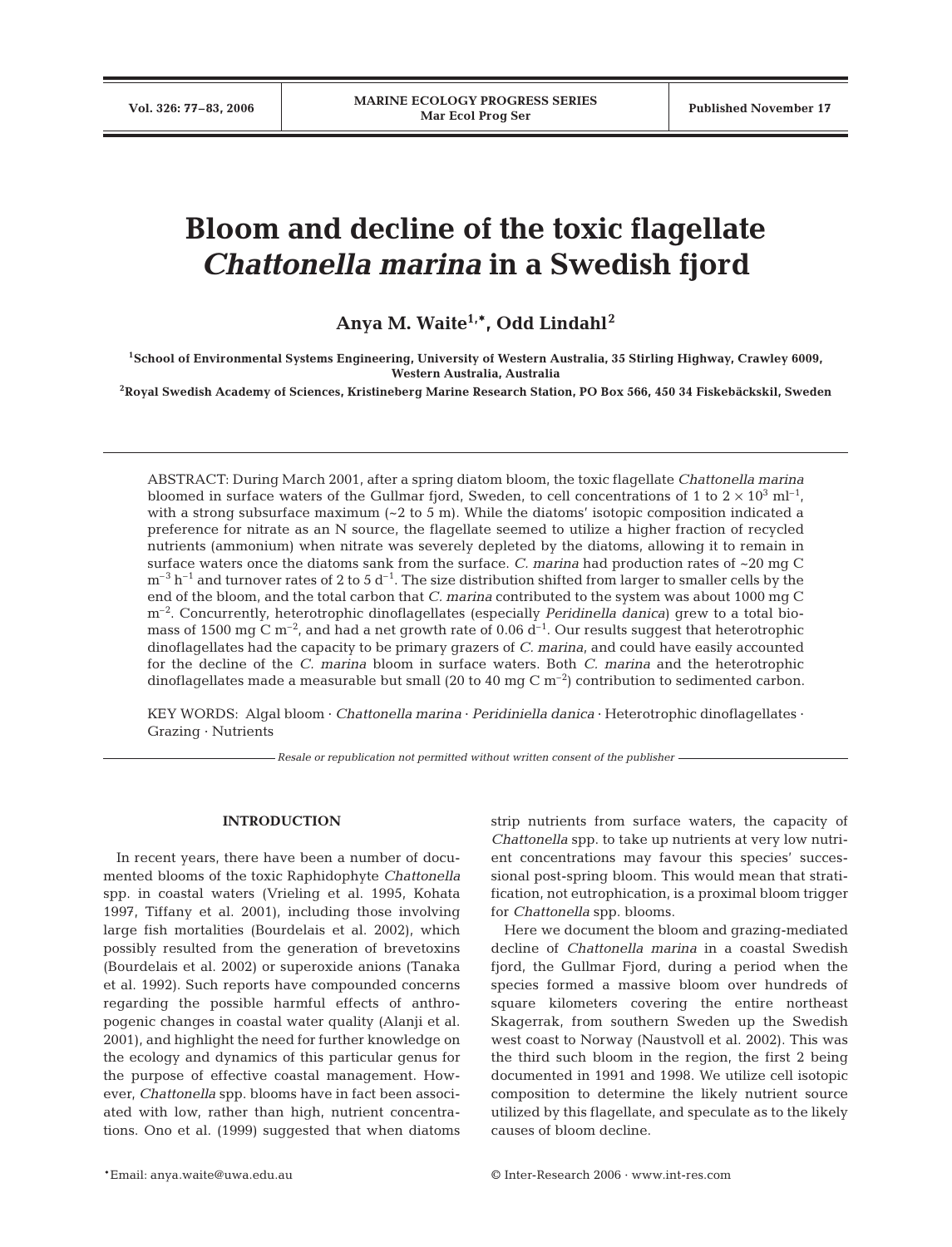

Fig. 1. Location of the Gullmar Fjord study site, Sweden

#### **MATERIALS AND METHODS**

Between March 13 and April 4, 2001, we sampled the water column down to 50 m depth 3 times per week at a station in the central Gullmar Fjord, Sweden (Fig. 1), maximum fjord depth 120 m. All field operations were based at the Kristineberg Marine Research Station (KMRS) near Fiskebäckskil. Sampling was undertaken from KMRS's RV 'Arne Tiselius', and consisted of CTD casts and Niskin bottle sampling at 8 to 10 depths from 0 to 50 m, with most detailed sampling in the mixed layer. Subsamples from each depth were filtered on GF/F filters for chl *a* and particulate organic matter (POC/PON and isotopic composition analysis, see below), and filtrate (25 ml) was retained for nutrient analysis. Cell count samples were taken from the chlorophyll maximum (2 to 5 m) as indicated by the fluorescence trace. A sampling hose was also lowered to 15 m to yield integrated mixed layer samples for cell count analysis. Two vertical net hauls from 15 m to the surface were also executed using a >90 µm plankton net to isolate the population of large diatoms for POC/ PON and isotopic composition analysis. All phytoplankton and ciliates were preserved with acetic Lugol solution, and cells larger than 10  $\mu$ m were counted by the Utermöhl technique (Utermöhl 1958) using a Leitz DMRIB microscope.

Chl *a* samples were ground and extracted in 10 ml acetone and analysed immediately for chl *a* concentration on a Turner Designs AU-10 fluorometer (Parsons et al. 1984). Particulate carbon samples were first mildly acidified in Ag capsules and then analyzed for POC, PON,  $\delta^{13}$ C and  $\delta^{15}$ N as follows: stable isotope abundances and ratios of carbon and nitrogen were measured by continuous flow isotope ratio mass spectrometry (20-20 mass spectrometer, PDZEuropa) after sample combustion to  $CO<sub>2</sub>$  and  $N<sub>2</sub>$  at 1000°C in an on-line elemental analyzer (PDZEuropa ANCA-GSL). The gases were separated on a Carbosieve G column (Supelco) before introduction to the isotope ratio mass spectrometer (IRMS). Sample isotope ratios were compared to those of standard gases injected directly into the IRMS before and after the sample peaks, and  $\delta^{15}N$  (vs. air) and  $\delta^{13}C$  (vs. PDB) values were subsequently calculated.

Net primary production was measured using 14C uptake each sampling day at a separate long-term station near the fjord sill, according to the protocol developed by Lindahl (1995). Samples from 9 depths were incubated *in situ* for 4 h on a mooring adjacent to KMRS, and measured production was integrated over depth and time. Cell counts were converted to cell carbon based on cell carbon estimates of Edler (1977) and cell size estimates for *Peridiniella danica* from M. Kulenstierna (pers. comm.). Sediment traps (8 cm diameter and 55 cm height) were deployed at 15 and 30 m depths in the centre of the fjord and collected, emptied, and redeployed every 2 to 3 d between March 14 and April 4. Samples were preserved in Lugol's solution for cell counts of the trap material. Cell counts of *Chattonella marina* and heterotrophic dinoflagellates were converted to cell carbon as above. Species-specific estimates of carbon uptake and turnover rates (T) were calculated from measured  $^{14}$ C uptake and POC values in surface waters on March 16 and March 23 (when *C. marina* contributed ~82 to 97% of total phytoplankton POC; Waite et al. 2005) as follows:  $T(d^{-1}) =$ carbon uptake (mg  $C m^{-3} d^{-1}$ /carbon concentration (mg  $C m^{-3}$ ).

### **RESULTS**

Primary production in the Gullmar fjord in March 2001 peaked at the subsurface fluorescence maximum (3 m) with a value of 34.8 mg C  $\mathrm{m}^{-3}$  h<sup>-1</sup> on March 16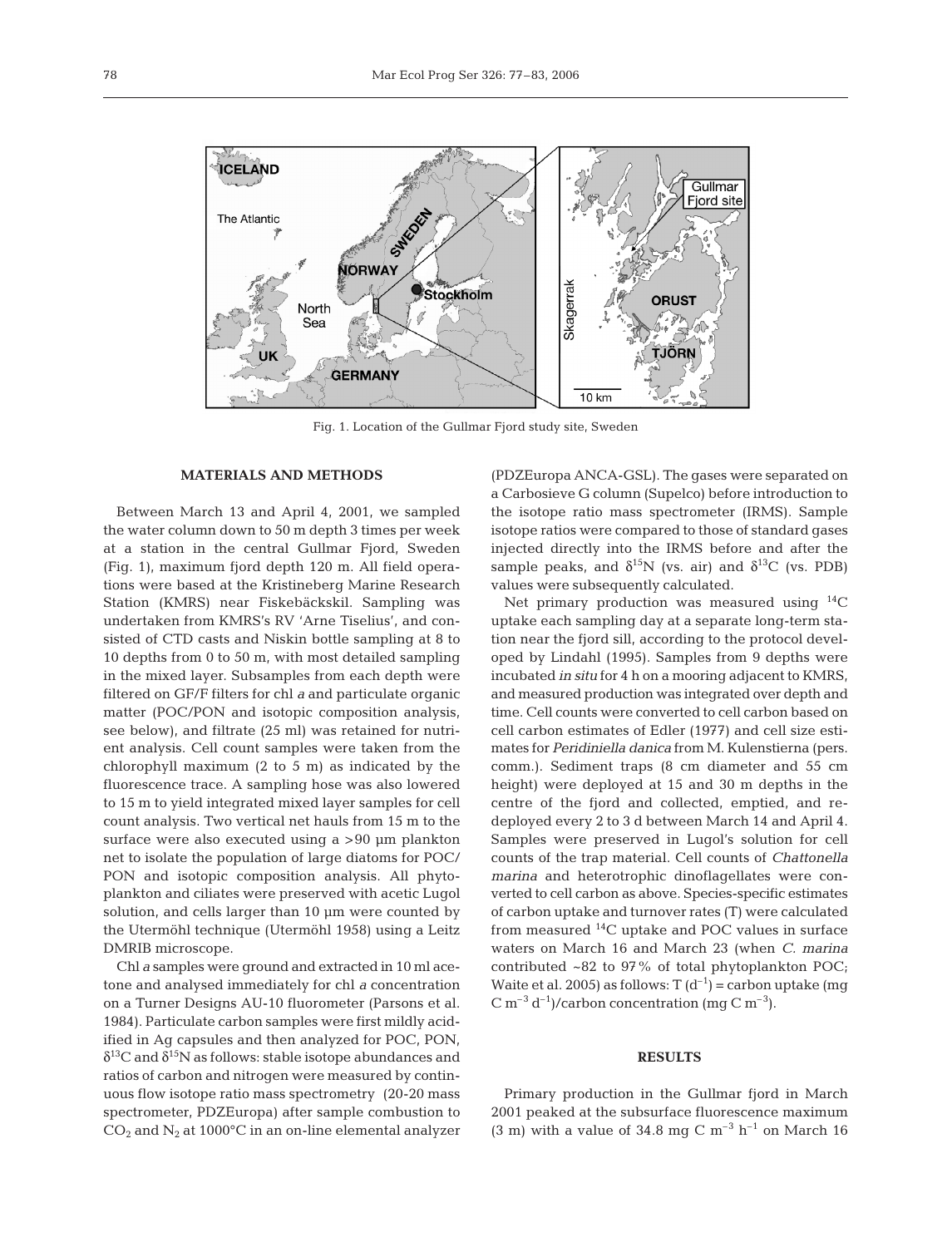

Fig. 2. Primary production (mg C  $m^{-3}$  h<sup>-1</sup>) with depth and time. Subsurface peaks on March 16 and 20–22 correspond to high concentrations of *Chattonella marina* (~82 to 97% of phytoplankton carbon by weight)

(Fig. 2). This peak was associated with a large population of *Chattonella marina* cells, which were identified in the surface chlorophyll peak in the Gullmar fjord on the first sampling day (March 14). This flagellate bloom occurred against the backdrop of what appeared to be a declining population of diatoms, including *Skeletonema costatum* (~125 cells ml<sup>-1</sup>) and *Chaetoceros* spp.  $(-200 \text{ cells } ml^{-1})$ , as well as smaller numbers (<10 to 70 cells ml–1) of *Thalassiosira* sp., *Guinardia* sp., *Coscinodiscus* sp., and various pennate diatoms, all of which declined steeply to trace numbers by March 23 (Fig. 3). This suggested the presence of a spring diatom bloom in surface waters in the preceding days or weeks (Fig. 3), which contributed significantly to sediment trap fluxes (data not shown) and depleted nutrients deep in the water column (Fig 3). Depthintegrated cell numbers of *C. marina* multiplied rapidly to a peak of  $~1000$  cells ml<sup>-1</sup> on March 16 (Fig. 3). Turnover times of carbon, calculated when *C. marina* contributed 82 to 97% to total POC, ranged from 1.9 to 4.9  $d^{-1}$ . A biomass drop on March 19 coincided with a documented upwelling event which dominated the surface waters of the fjord and displaced surface waters, increasing surface nitrate significantly



Fig. 3. Cell concentrations of diatoms, *Chattonella marina* and heterotrophic dinoflagellates dominated (>75% C) by *Peridiniella danica*, vs. time. All samples collected as integrated hose samples over top 15 m of water column. Drop in cell numbers on March 19 corresponds to a short-term upwelling event that relaxed the following week. Insert: *C. marina* and heterotrophic dinoflagellate concentrations vs. time, showing relative abundances (note separate axes)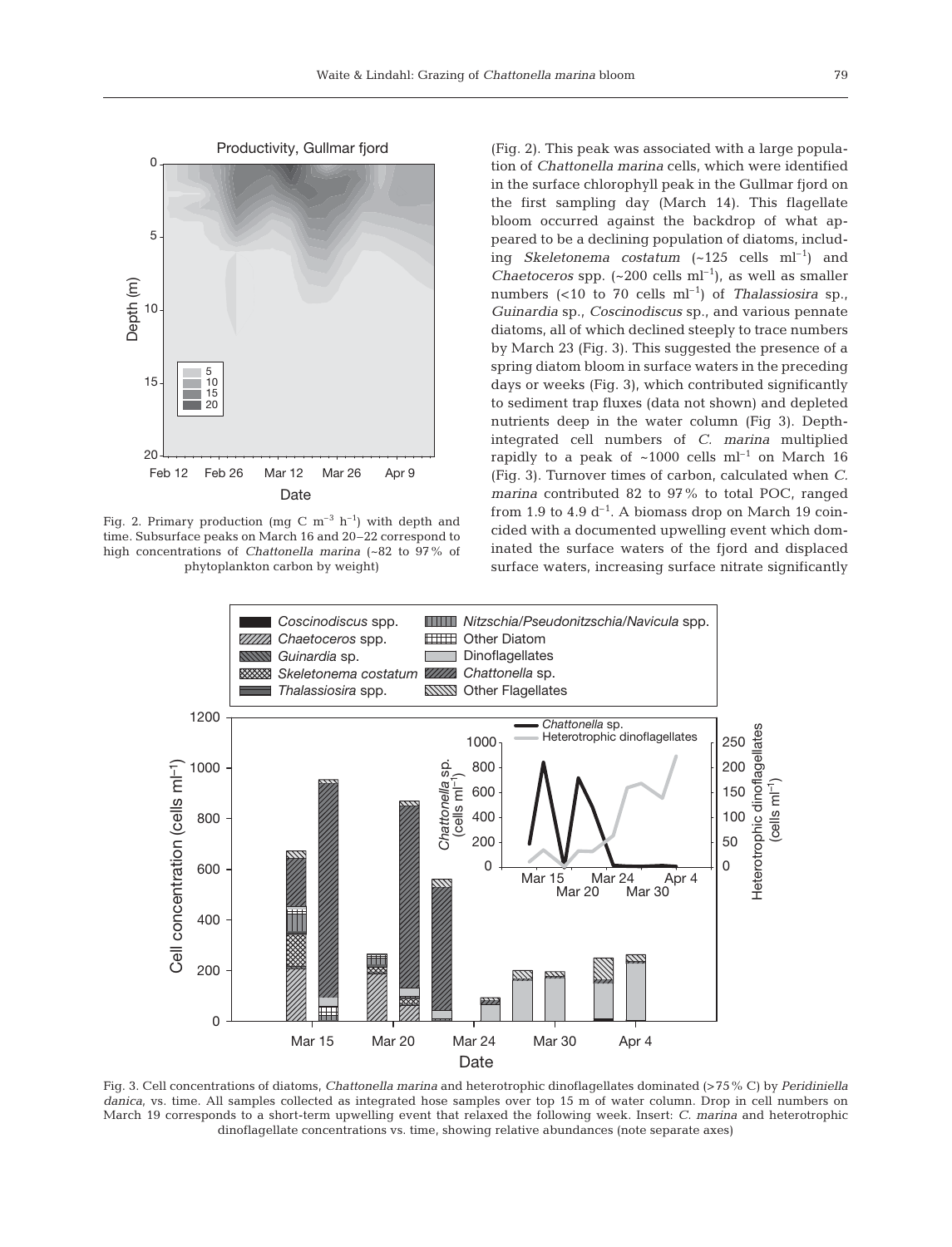

(modified from Waite et al. 2005). s: sampling depths and times. Note depletion to undetectable values of nitrate down to ~20 m depth by March 30. Upwelling and diatom peak are labelled

(Fig. 4; Waite et al. 2005). Relaxation of the upwelling brought *C. marina* cells back into the fjord (Fig. 3), with subsequent drawdown of nitrate to undetectable trace levels at the surface, and a significant deepening of the nitricline as the study progressed (Fig. 4). Ammonium levels were highly variable with no significant depth trend, and did not drop below 0.3  $\mu$ mol l<sup>-1</sup> (data not shown).

Isotopic composition of particulate matter indicated that the net hauls that contained almost pure diatom biomass (as determined microscopically), dominated mostly by *Coscinodiscus* spp., had a heavy carbon composition ( $\delta^{13}$ C ~18‰) and high  $\delta^{15}$ N (~8‰; Fig. 5). In contrast, bottle casts taken when *Chattonella marina* represented >82% of the biomass showed a statistically lighter  $\delta^{13}C$  and lower  $\delta^{15}N$  composition *(t*-test, p < 0.0002; Fig. 5), making these 2 co-existing populations very distinct from each other in isotopic composition. The *C. marina* C and N isotopic composition was more typical of the particulate organic matter as a whole (Fig. 5).

*Chattonella marina* cells often formed a strong subsurface abundance peak at  $\sim$  2 to 5 m (corresponding to the fluorescence maximum), which was several times greater than the integrated mean cell concentrations between 0 and 15 m as sampled by hose. This was especially obvious on March 19, when the subsurface peak was >60 times more concentrated than mean integrated cell numbers from 0 to 15 m.

*Chattonella marina* cells became ~50% smaller during the bloom  $(t$ -test,  $p < 0.0001$ ,  $n = 50$ , changing from a mean length of 34.6 µm and cell carbon content of 85 pg C cell<sup>-1</sup> (~800  $\mu$ m<sup>3</sup>) to a mean length of 19.8  $\mu$ m and carbon content of 48 pg C cell<sup>-1</sup>( $\sim$ 400  $\mu$ m<sup>3</sup>); however, cell volumes ranged widely, from  $<$  200  $\mu$ m<sup>3</sup> to 1600  $\mu$ m<sup>3</sup> (Fig. 6). The maximum integrated carbon (0 to 15 m) contributed by *C. marina* sp. was 1140 mg  $C m^{-2}$ .

Concurrently, heterotrophic dinoflagellates grew to a maximum integrated biomass of 1530 mg C  $\mathrm{m}^{-2}$ . This large population of heterotrophic dinoflagellates dominated the declining phase of the *Chattonella marina* bloom, increasing rapidly from background concentra-



Fig. 5. Isotopic composition ( $\delta^{15}N$  and  $\delta^{13}C\%$ ) of particulate organic matter. Samples collected at the same depth and times as shown in Fig. 4. Note distinctive isotopic compositions of diatoms from >90 µm net haul (squares) and bottle samples containing >85% *Chattonella marina* biomass (triangles), respectively



Fig. 6. *Chattonella marina*. Cell size distribution on March 14 (early bloom) and March 23 (late bloom). Mean cell carbon estimates  $(\pm SD)$  for early and late blooms are given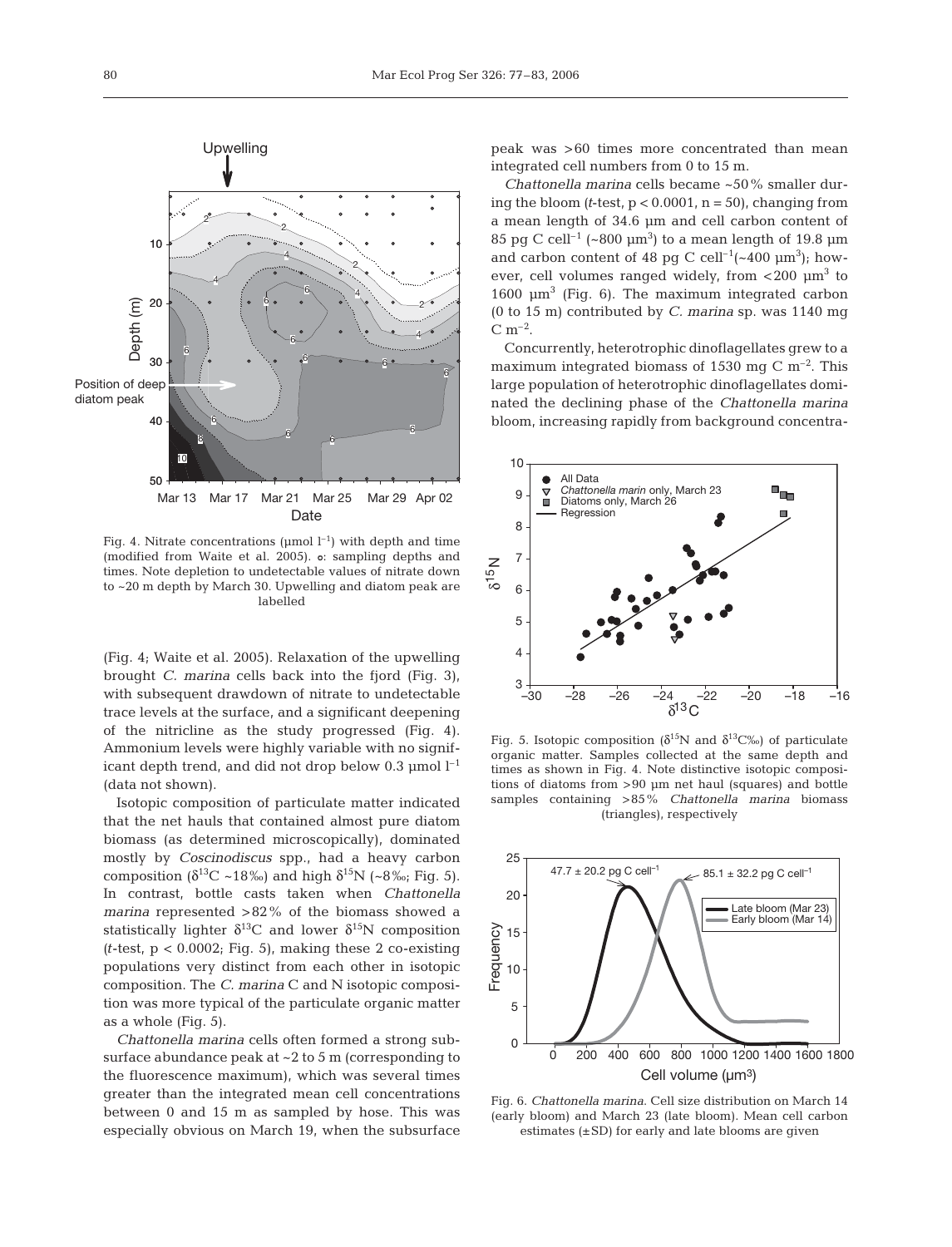

Fig. 7. Dinoflagellate species composition at peak of heterotrophic dinoflagellate biomass, as % total dinoflagellate carbon. Note dominance of *Peridiniella danica; Heterocapsa triquetra* present at <0.1 % (not visible on chart)



Fig. 8. Plot of log dinoflagellate abundance vs. time. Slope (m) of relationship gives estimated net growth rate  $(\mu) \sim 0.06$  d<sup>-1</sup>

tions on March 14 to  $\sim$  250 cells ml<sup>-1</sup> on April 4. The dinoflagellate biomass was dominated by the heterotroph *Peridiniella danica*, which contributed >75% of dinoflagellate carbon (Fig. 7). Other important species were *Cochlodinium* sp., *Gyrodinium* cf. *estuariale* and *G.* cf. *spirale*, *Dinophysis norvegica* and *Katodinium glaucum* (Fig. 7). Dinoflagellate biomass increased exponentially, with a net growth rate ( $\mu$ ) of 0.06 d<sup>-1</sup> (Fig. 8). Between March 20 and 25, as numbers and biomass of heterotrophic dinoflagellates increased, *C. marina* concentrations underwent a massive decline to almost undetectable numbers in surface waters (Fig. 3). Sediment trap data indicated that only 13 mg C  $\rm m^{-2}$  of *C. marina* was collected in the 30 m sediment trap in the fjord over the period of the study (20 d), whereas 37.5 mg  $C \text{ m}^{-2}$  of dinoflagellate biomass was collected in the

14 Carbon flux (mg C m–2 d–1) Carbon flux (mg C m<sup>-2</sup> d<sup>-1</sup>) Dinoflagellates 12 *Chattonella marina* 10 8 6 4 2  $M_{a r}$   $\sim$   $\frac{0}{1 + a}$  $M_{\text{d}r}$ <sub>26</sub>  $M<sub>ar 19</sub>$  $Ap<sub>2</sub>$ Apr<sub>9</sub> Date

Fig. 9. *Chattonella marina* and heterotrophic dinoflagellates. Flux of carbon to sediment traps; peak flux occurred roughly 3 to 6 d after peak biomass in surface waters. Losses were not a significant fraction of water column biomass. Dates are in 2001

sediment traps over the same period. Biomass flux of *C. marina* peaked on March 23, while dinoflagellate biomass flux peaked on March 30 (Fig. 9).

# **DISCUSSION**

The growth and decline of the bloom of the toxic flagellate *Chattonella marina* dominated surface waters in the Gullmar Fjord, Sweden, over the period of our study. Both processes seemed to be driven by interactions occurring almost exclusively in the top 5 m of the fjord, with sedimentation unimportant as a loss term. *C. marina* biomass was the single largest contributor to phytoplankton carbon in surface waters during the study period, and its biomass peaks coincided with primary production peaks. Unlike the diatoms, which were observed to depths of 30 m in the water column, subsurface peaks of *C. marina* (identified by the fluorescence maxima) were found (diurnally) only to ~5 m.

Diel migration by cells, undertaken in order to access deep nutrients, can only occur when nutriclines are shallow enough for cells to reach them (~6 m, Amano et al. 1998). In the present study, the nutricline deepened from 3 m to below 10 m between March 20 and 26, the period of bloom decline. It is probable that during this time the nutricline became too deep for cells' diel migration to access high concentrations of nutrients, thus limiting growth rates via nutrient limitation. Unless diel vertical migration could carry populations downward to access nutrients below the nutricline, *Chattonella marina* would have been restricted to the area of the water column in which nitrate concentrations became strongly limiting as the study progressed.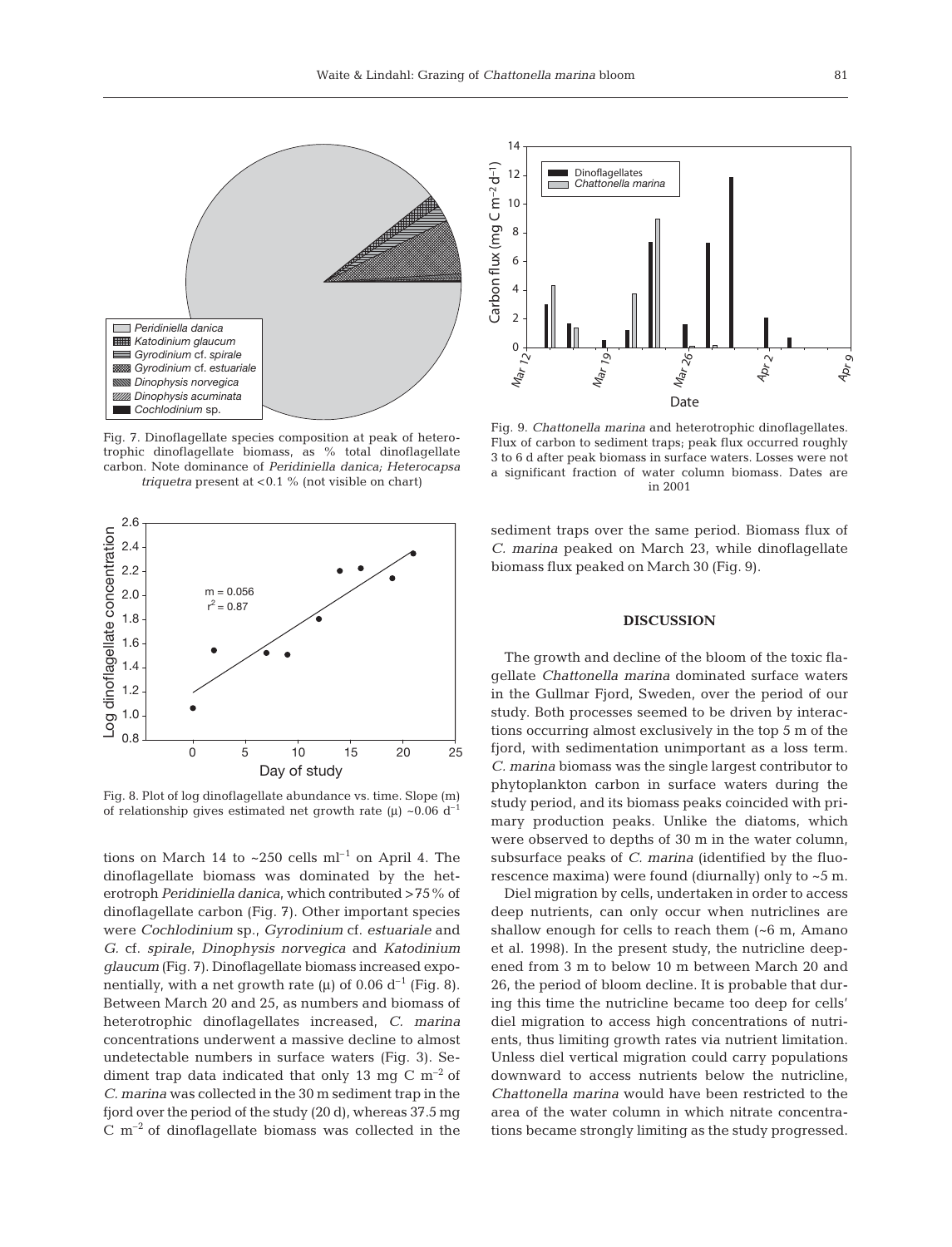Other studies have found that when *Chattonella* sp*.* is isolated in surface waters depleted of inorganic nutrients after a diatom bloom, cells can exhibit extremely efficient usage of low inorganic nutrient concentrations, in combination with utilization of organic sources of nitrogen and phosphorus. In our study, ammonium concentrations did not drop below 0.3  $\mu$ mol  $l^{-1}$  and would have probably provided a significant resource for a flagellate species, especially when considering the inferred high grazing rates (see below) and high turnover of biomass (up to  $5 d^{-1}$ ) that suggested high nutrient turnover. The significantly lower δ<sup>15</sup>N composition of *Chattonella* sp. further supports the notion that this group depends on a more recycled nutrient source (ammonium) than diatoms, whose  $\delta^{15}N$  composition at ~8‰ was as high as, or higher than, a typical oceanic nitrate signature (~5‰; Montoya et al. 2002). In fact, this higher  $\delta^{15}N$  composition suggests that chemical transformations such as denitrification may be important in the fjord; such processes have been known to substantially increase the  $\delta^{15}$ N of deep dissolved nitrate, especially in deep waters where dissolved oxygen concentrations are low (Brandes et al. 1998, Voss et al. 2001).

Finally, the difference between the  $\delta^{15}N$  of these important ecosystem components, in combination with their documented differences in sinking tendencies (Waite et al. 2005), indicates that nitrogen as well as carbon is likely to undergo sinking fractionation in this ecosystem, meaning that organic matter with high  $\delta^{15}N$ signatures is significantly more likely to reach the sediments.

The small amount of *Chattonella marina* carbon in the sediment traps, in comparison to the total maximum integrated biomass, suggests that sedimentation and/or downward migration were not major loss terms for this species. Losses that did occur peaked roughly 3 to 6 d after the bloom peak. Given that heterotrophic dinoflagellates are known to graze on *Chattonella* spp. (Nakamura et al. 1992), the large, exponentially increasing population of heterotrophic dinoflagellates (dominated by *Peridiniella danica*) is one likely cause of the bloom decline. Some dinoflagellates will shift to mixotrophy at low growth rates (Litaker et al. 2002), and specific growth rates of heterotrophic dinoflagellates have been documented up to  $1.63 d^{-1}$  (Jeong et al. 2005), with a distinct preference for flagellates over diatoms (Legrand et al. 1998). Other studies have shown heterotrophic dinoflagellates to be the primary grazers of *C. marina*, and have calculated assimilation efficiencies of ~0.31 to 0.33 (Nakamura et al. 1992). Such efficiencies would indicate that, in order to reach a biomass of 1500 mg  $m^{-2}$ , dinoflagellates must consume as much as  $\sim$ 4500 mg C m<sup>-2</sup> over 20 d ( $\sim$ 225 mg  $C$  m<sup>-2</sup> d<sup>-1</sup>). This easily matches the maximum water column primary production rates, attributable largely to *C. marina*, measured over the period March 14 through 25 ( $\sim$ 4100 mg C m<sup>-2</sup>, integrated from 0 to 20 m). It therefore seems highly likely that dinoflagellate heterotrophs were the primary cause of the decline in *C. marina* numbers.

Interestingly, these same heterotrophs contributed more biomass to the sediment traps by a factor of 3, suggesting that dinoflagellates that graze on *Chattonella marina* carbon eventually contributed more to vertical loss from sedimentation and/or downward migration than *C. marina* itself. Although macrozooplankton were not abundant in the fjord, they would have represented another potential loss term for the dinoflagellates; however, low concentrations during the time of our study (Waite et al. 2005) suggested that grazing was not a serious limiting factor for the dinoflagellate population during this period. Low copepod grazing rates have, for example, been shown to be of key importance in allowing dinoflagellate populations to achieve exponential growth rates in the field (Litaker et al. 2002). The dinoflagellate population was still robust when our study was completed on April 4, such that the eventual fate of this population is unknown.

The shift in size distribution from larger to smaller cells by the end of the *Chattonella marina* bloom is interesting, and indicates a possible shift driven by high grazing rates and/or low nutrient concentrations on the largest cells. Heterotrophic dinoflagellates have a highly specific preferred predator-to-prey size ratio ranging from 0.7:1 to 3.5:1 (Naustvoll 2000). We speculate that this halving in mean cell size of *C. marina* might have occurred due to intensive targeting of a specific range of cell sizes by the dinoflagellates. The resulting smaller-sized prey population might have then actually sustained lower mean grazing rates if cells fell below the preferred size range. The lack of specific measurements of the size of *Peridiniella danica* in this study preclude a detailed analysis; however, anecdotal observations indicate that this species generally occurs between 15 and 20 µm in length in the Skagerrak (M. Kuylenstierna pers. comm.), suggesting that in this case the dinoflagellate predator was generally smaller than the flagellate prey. Therefore, the volume ratio for the larger cells could easily have changed from ~0.5:1 to 1:1 as *C. marina* decreased in size. This would certainly not decrease availability to *P. danica* according to the range of theoretically preferred predator:prey ratios as determined by Naustvoll (2000). Alternatively, the change in cell size may simply be a reflection of the physiological growth response to a progressive reduction in the (already low) inorganic nutrient concentrations, with a higher surface area:volume ratio favouring more rapid growth of smaller cells with higher uptake ratios.